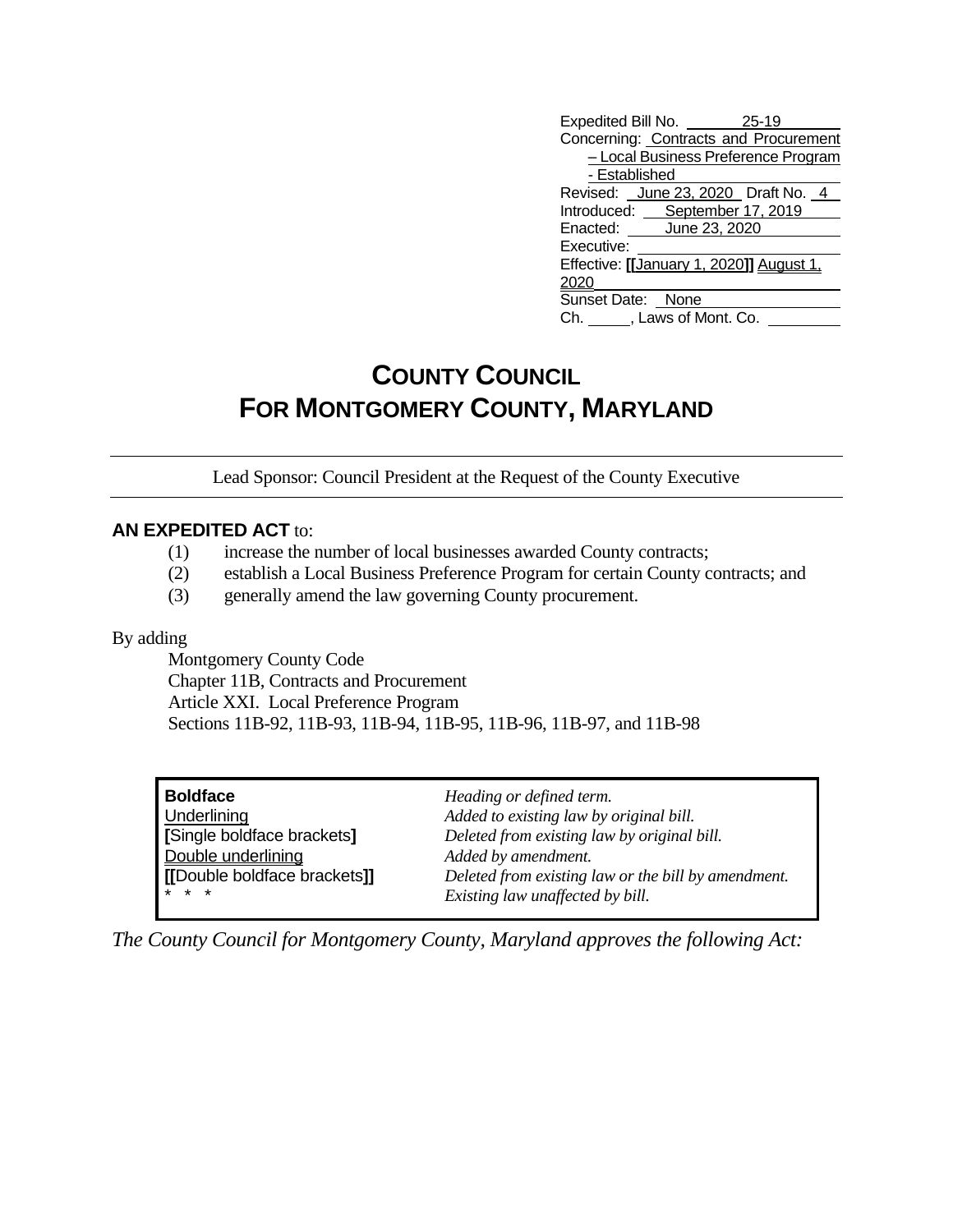| 1              | Sec. 1. Sections 11B-92, 11B-93, 11B-94, 11B-95, 11B-96, 11B-97, and                               |                                                                                            |  |  |  |
|----------------|----------------------------------------------------------------------------------------------------|--------------------------------------------------------------------------------------------|--|--|--|
| $\overline{2}$ | 11B-98 are added as follows:                                                                       |                                                                                            |  |  |  |
| 3              |                                                                                                    | <b>ARTICLE XXI. Local Business Preference Program.</b>                                     |  |  |  |
| 4              | <u>11B-92. Purpose.</u>                                                                            |                                                                                            |  |  |  |
| 5              |                                                                                                    | This Article is intended to bolster the County's economic growth and support the           |  |  |  |
| 6              |                                                                                                    | creation and retention of employment opportunities within the County by establishing a ten |  |  |  |
| 7              |                                                                                                    | percent (10%) preference for the award of a County contract to a County-based business.    |  |  |  |
| 8              | 11B-93. Definitions.                                                                               |                                                                                            |  |  |  |
| 9              | In this Article, the following words have the meanings indicated.                                  |                                                                                            |  |  |  |
| 10             | <i>Broker</i> means a person that provides goods or services (other than real estate,              |                                                                                            |  |  |  |
| 11             | investment, or insurance sales) on a pass-through basis as:                                        |                                                                                            |  |  |  |
| 12             | (a)                                                                                                | <u>a supplier of goods who:</u>                                                            |  |  |  |
| 13             |                                                                                                    | (1)<br>does not own, operate, or maintain a place of business in which goods               |  |  |  |
| 14             |                                                                                                    | of the general character required under the contract are kept in stock                     |  |  |  |
| 15             |                                                                                                    | in the regular course of business;                                                         |  |  |  |
| 16             |                                                                                                    | (2)<br>does not regularly assume physical custody or possession of goods of                |  |  |  |
| 17             |                                                                                                    | <u>comparable character to those offered to the County; or</u>                             |  |  |  |
| 18             |                                                                                                    | exclusively acts as a middleman in the sale of goods to the County; or<br>(3)              |  |  |  |
| 19             | (b)                                                                                                | a supplier of services who does not regularly maintain the capability,                     |  |  |  |
| 20             |                                                                                                    | capacity, training, experience, and applicable regulatory licensing to directly            |  |  |  |
| 21             |                                                                                                    | perform the principal tasks of a contract with the County and must provide                 |  |  |  |
| 22             |                                                                                                    | the principal tasks through a subcontract with a third party.                              |  |  |  |
| 23             | <i><u>Director means the Director of the Office of Procurement or the Director's designee.</u></i> |                                                                                            |  |  |  |
| 24             | <b>Local Business means a business, other than a broker, that:</b>                                 |                                                                                            |  |  |  |
| 25             | <u>(a)</u>                                                                                         | has its principal place of business in the County;                                         |  |  |  |
| 26             | (b)                                                                                                | meets criteria established by method 2 regulations; and                                    |  |  |  |
| 27             | (c)                                                                                                | is certified by the Director as a Local Business under the provisions of this              |  |  |  |
| 28             |                                                                                                    | Article.                                                                                   |  |  |  |
| 29             | 11B-94. Applicability.                                                                             |                                                                                            |  |  |  |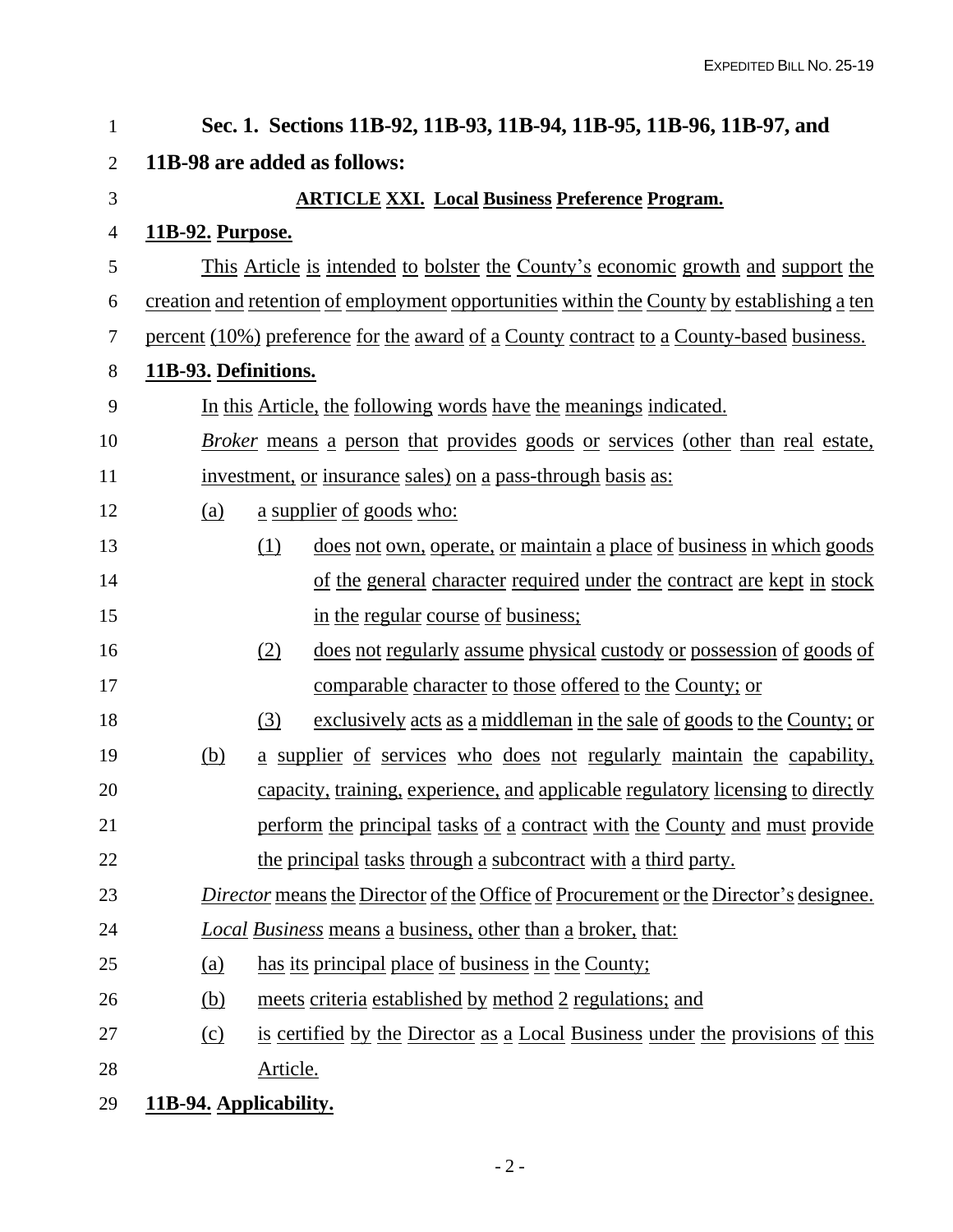11B-10. **11B-95. Procedures.** (a) *Eligibility*. To be eligible for local business preference points, a business 34 must affirm and provide supporting documentation to the Director to show that it is a local business as defined in Section 11B-93. The Director may investigate and verify the information provided on the application, as necessary, and must certify a business as a local business for the purposes of this Article. (b) *Certification*. Preference points must be applied only to a business: (1) that has a valid local business certification when the business submits a bid or proposal; or (2) who has applied for local business certification before the time to submit a bid or proposal has passed. (c) *Notice.* The Director must publicly notify businesses of prospective procurement opportunities. (d) *Competitive sealed bids*. The Director must adjust the bid of a Local Business who submits a bid in response to an Invitation for Bid issued under Section 11B-9: 49 (1) by reducing the bid price(s) by a factor of 10%, but not to exceed 50 \$200,000, for the purposes of evaluation and award only; or (2) if a Local Business is eligible for a reciprocal preference pursuant to Section 11B-9(j), the bid of the Local Business must be adjusted by that reciprocal preference if it exceeds the 10% preference factor. The Local Business preference points authorized under this Article must not be combined with reciprocal preference points authorized under Section 11B-9(j). (e) *Competitive sealed proposals*. The Director must include an evaluation factor awarding additional points for a proposal from a Local Business worth

This Article applies to all procurement purchases solicited under Sections 11B-9 or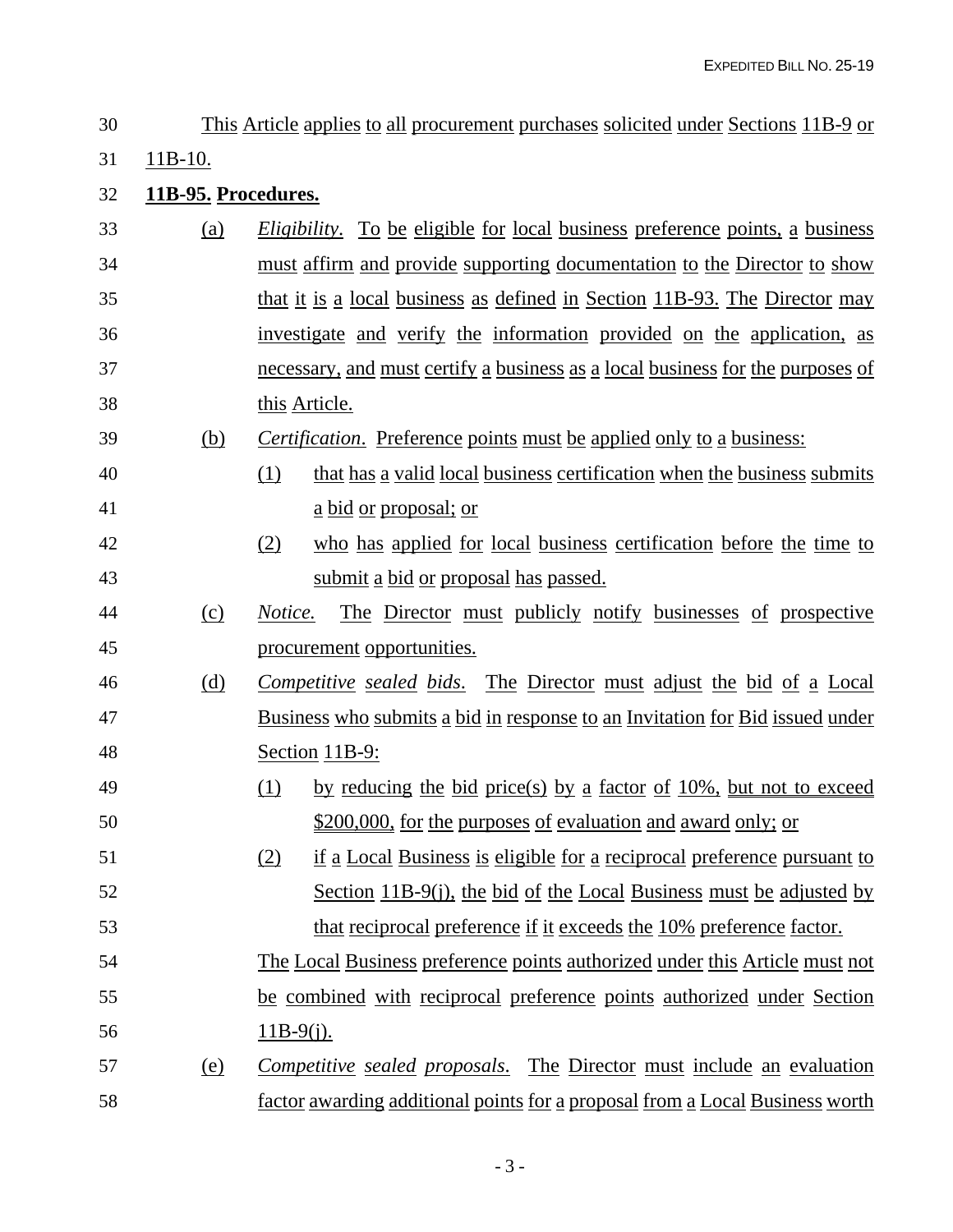| 59 |                                                                                                |                                                                                                | 10% of the total available points in a Request for Proposals issued under      |  |  |
|----|------------------------------------------------------------------------------------------------|------------------------------------------------------------------------------------------------|--------------------------------------------------------------------------------|--|--|
| 60 |                                                                                                |                                                                                                | <u>Section 11B-10.</u>                                                         |  |  |
| 61 | (f)                                                                                            |                                                                                                | <i>Waiver.</i> The Director may waive a bid or proposal preference under this  |  |  |
| 62 |                                                                                                |                                                                                                | Section in a solicitation if the Director finds that a preference would result |  |  |
| 63 |                                                                                                |                                                                                                | in the loss to the County of Federal or State funds.                           |  |  |
| 64 | 11B-96. Regulations.                                                                           |                                                                                                |                                                                                |  |  |
| 65 | <u>The Executive must adopt regulations, by Method 2, to implement this Article. The</u>       |                                                                                                |                                                                                |  |  |
| 66 | regulations must include:                                                                      |                                                                                                |                                                                                |  |  |
| 67 | (a)                                                                                            |                                                                                                | Certification requirements for a business to qualify as a Local Business;      |  |  |
| 68 | (b)                                                                                            |                                                                                                | <u>Procedures to certify, re-certify, or decertify a Local Business; and</u>   |  |  |
| 69 | (c)                                                                                            |                                                                                                | Procedures that will enable the Director to monitor compliance with the        |  |  |
| 70 |                                                                                                |                                                                                                | <b>Local Business Preference Program.</b>                                      |  |  |
| 71 | <u>11B-97. Reports.</u>                                                                        |                                                                                                |                                                                                |  |  |
| 72 |                                                                                                | By October 31 <sup>st</sup> of each year, the Director must report to the Council on the Local |                                                                                |  |  |
| 73 | <u>Business Preference Program. This report must include the number, solicitation type and</u> |                                                                                                |                                                                                |  |  |
| 74 |                                                                                                | <u>dollar amount of contracts that were awarded pursuant to the Program.</u>                   |                                                                                |  |  |
| 75 | <b>11B-98. Penalty.</b>                                                                        |                                                                                                |                                                                                |  |  |
| 76 | (a)                                                                                            |                                                                                                | <u>A person must not:</u>                                                      |  |  |
| 77 |                                                                                                | (1)                                                                                            | fraudulently obtain or retain, attempt to obtain or retain, or aid another     |  |  |
| 78 |                                                                                                |                                                                                                | person in fraudulently obtaining or retaining, or attempting to obtain         |  |  |
| 79 |                                                                                                |                                                                                                | or retain, certification as a Local Business;                                  |  |  |
| 80 |                                                                                                | (2)                                                                                            | willfully make a false statement to a County official or employee for          |  |  |
| 81 |                                                                                                |                                                                                                | the purpose of influencing the certification of an entity as a Local           |  |  |
| 82 |                                                                                                |                                                                                                | Business; or                                                                   |  |  |
| 83 |                                                                                                | (3)                                                                                            | fraudulently obtain, attempt to obtain, or aid another person in               |  |  |
| 84 |                                                                                                |                                                                                                | fraudulently obtaining, or attempting to obtain, public monies to              |  |  |
| 85 |                                                                                                |                                                                                                | which the person is not entitled under this Article.                           |  |  |
| 86 | (b)                                                                                            | A violation of this Article:                                                                   |                                                                                |  |  |
| 87 |                                                                                                | <u>(1)</u>                                                                                     | is a class A violation; and                                                    |  |  |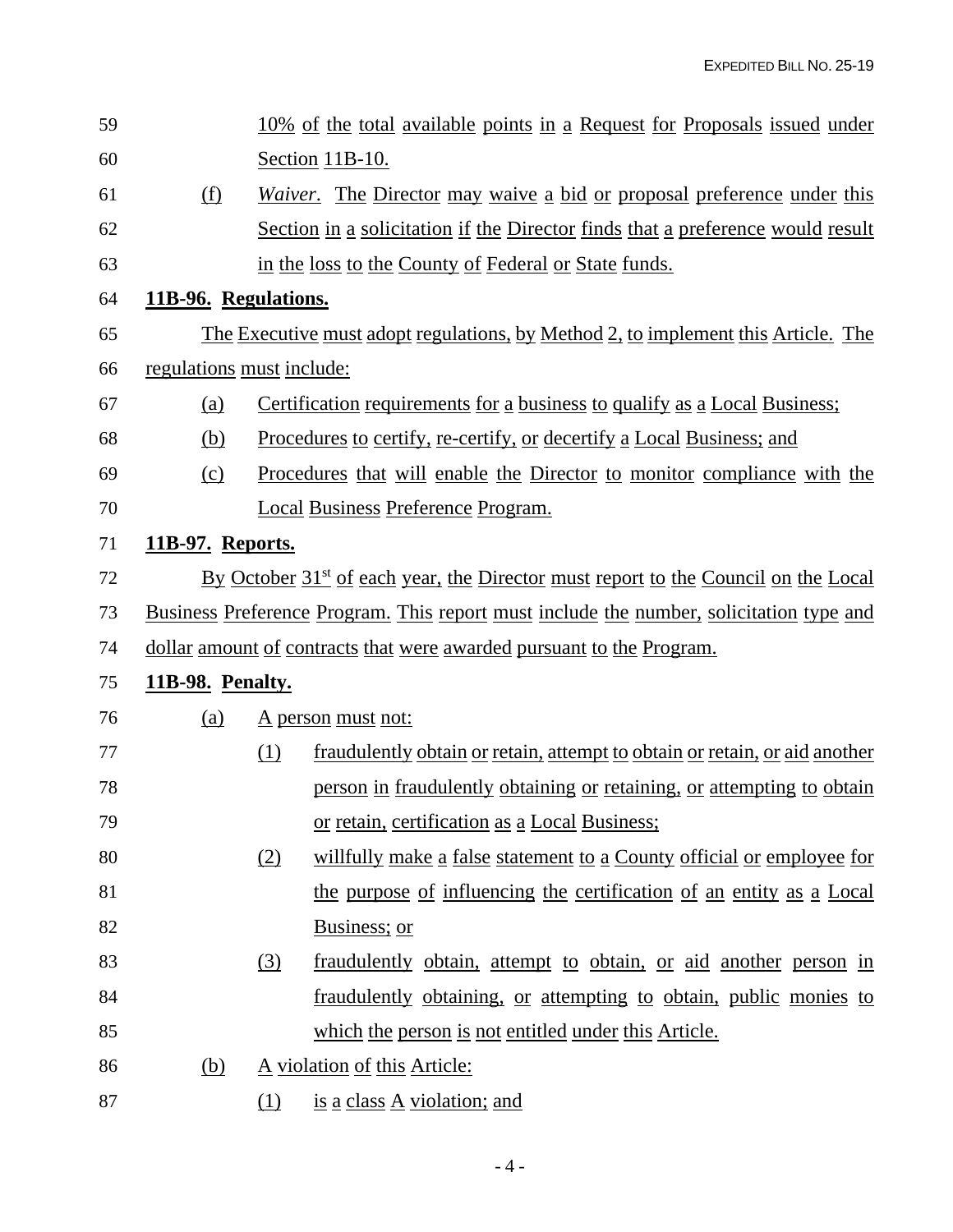(2) may disqualify the violator from doing business with the County for 89 up to 2 years.

## **Sec. 2. Expedited Effective Date**

The Council declares that this legislation is necessary for the immediate

- protection of the public interest. This Act takes effect on **[[**January 1, 2020**]] [[**July 1,
- 2020**]]** August 1, 2020 and must apply to a solicitation issued under Section 11B-9 or
- Section 11B-10 on or after **[[**January 1, 2020**]] [[**July 1, 2020**]]** August 1, 2020.